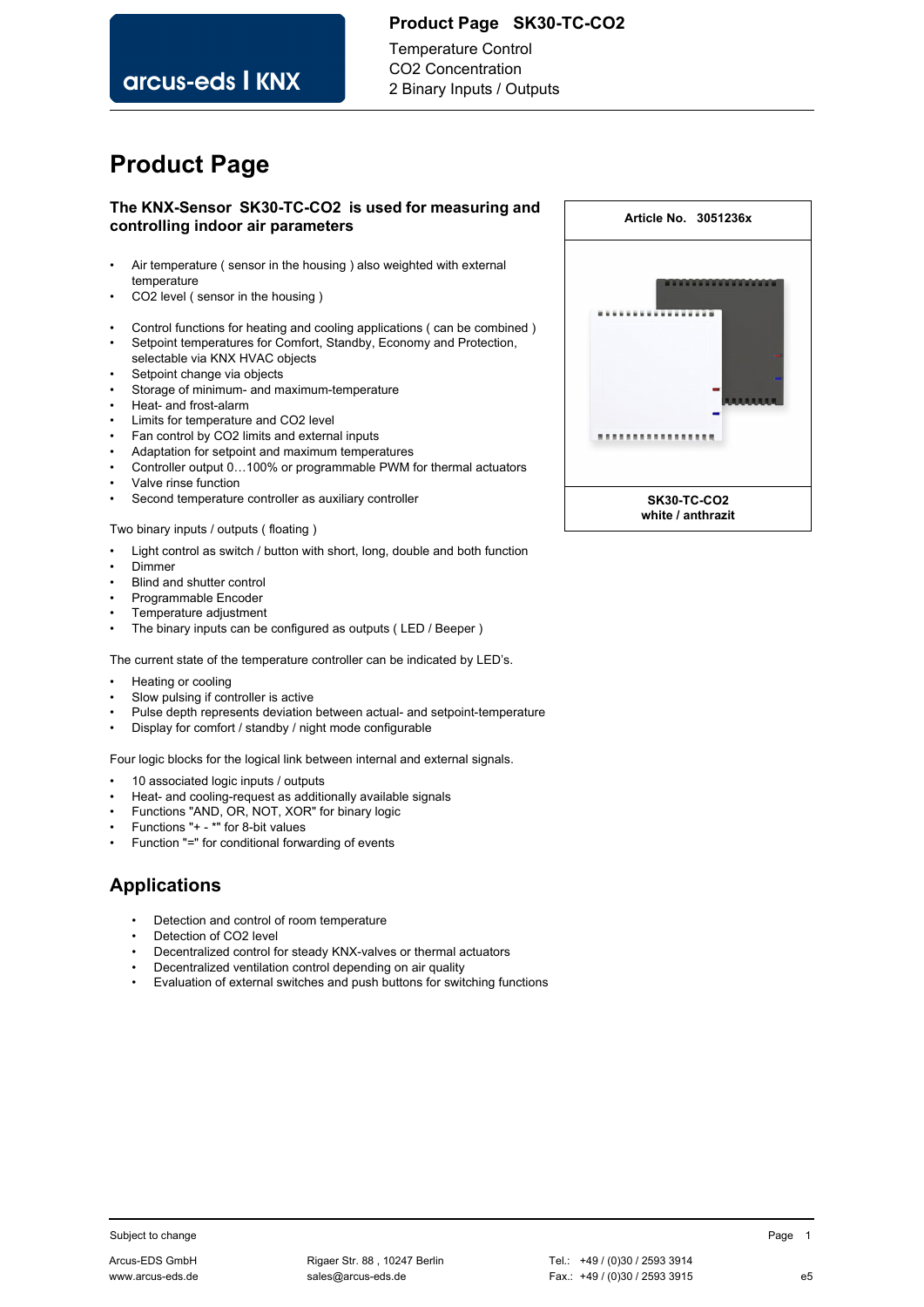### **Product Page SK30-TC-CO2**

Temperature Control CO2 Concentration 2 Binary Inputs / Outputs

# arcus-eds I KNX

### **Startup**

The KNX Sensor is set up using the ETS ( Version 4 or higher ) and the applicable application program. The sensor is delivered unprogrammed. All functions are programmed and parameterized with ETS. Please read the ETS instructions.



## **Assembly**

The Sensor **SK30-TC-CO2** is intended for mounting in the interior.

The sensor is located in a IP20 plastic housing with 55mm standard frame size.

The sensor is delivered with a carrier frame for mounting in a 68 mm flush-mounted box.

# **In Case of Bus Voltage Recurrence**

All changes made using the help key for the KNX bus are saved if the device has been correctly parameterized.. By using the weighted mixture temperature, the external temperature scaling is set to 0% until an external temperature value is received.

The measuring and control values start with their current values ( integral component=0 by PI-Controller ). The ETS parameter settings are retained.

# **Discharge Program and Reset Sensor**

In order to delete the programming ( projecting ) and to reset the module back to delivery status, it must be switched off ( disconnect the KNX bus ).

Press and hold the programming button while reconnecting the KNX bus and wait until the programming LED lights up ( approx. 5-10 seconds ).

Now you can release the programming button.

The module is ready for renewed projecting.

If you release the programming button too early, repeat the aforementioned procedure.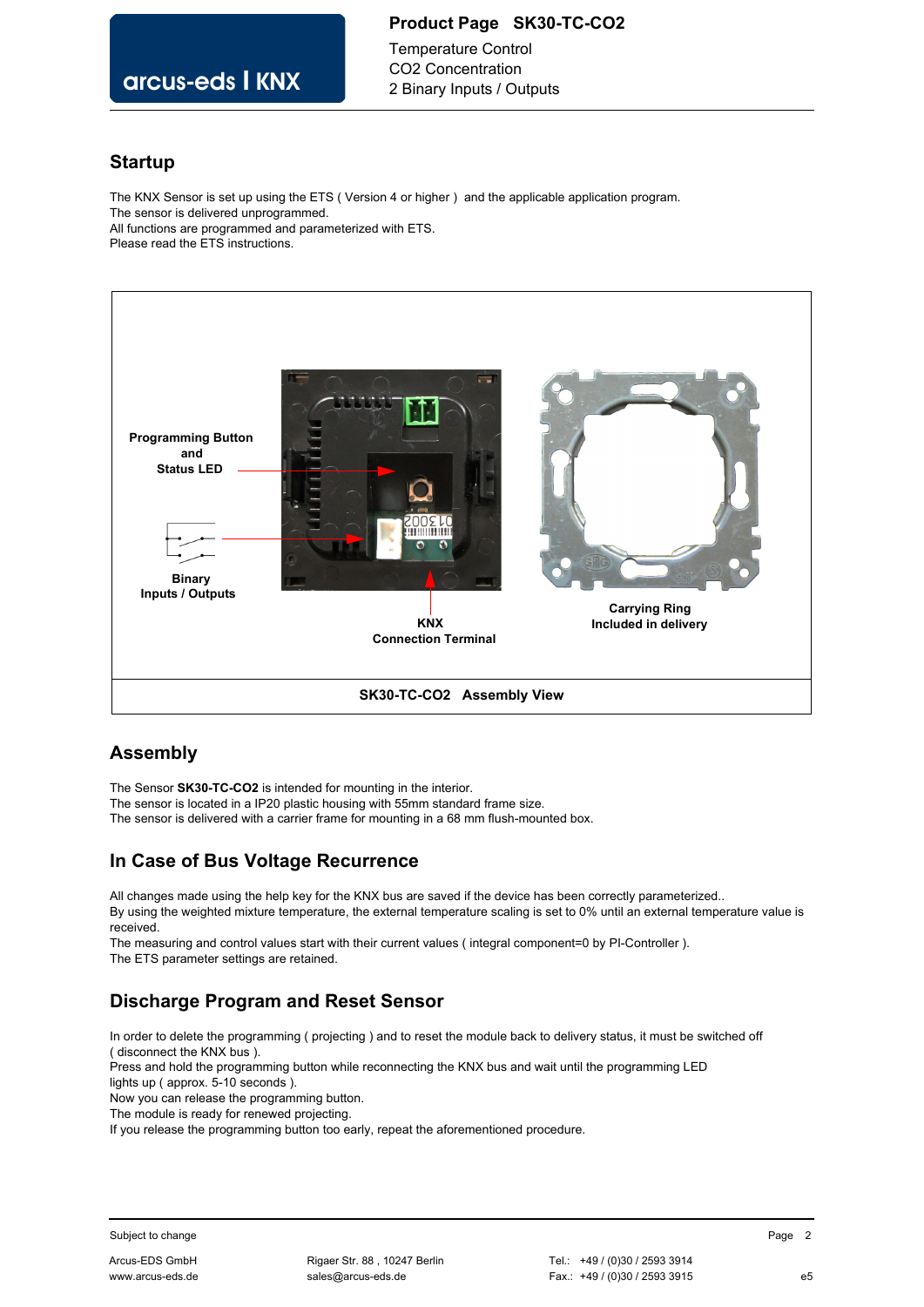2 Binary Inputs / Outputs

# **Technical Data**

### **Technical Data - SK30-TC-CO2**

| Measurement                              | temperature<br>CO <sub>2</sub> concentration            |
|------------------------------------------|---------------------------------------------------------|
| Control                                  | integrated                                              |
| Temperature Range                        | $0. +50^{\circ}$ C                                      |
| Resolution                               | $0.02^{\circ}$ C                                        |
| Accuracy                                 | $\pm$ 0.4°C (560°C), else $\pm$ 0.8°C                   |
| Measurement Range CO2                    | 300 - 5000 ppm                                          |
| Accuracy                                 | $\pm$ (50ppm + 3% of measurement)                       |
| Binary In / Output                       | $\overline{2}$                                          |
| <b>Operating Voltage</b>                 | KNX bus voltage 21  32VDC                               |
| Power Consumption                        | approx. 240mW (at 24VDC)                                |
| Environment Temperature KNX-Module       | Operating:<br>$0.1 + 50^{\circ}C$<br>Storage: -25 +60°C |
| Environment Humidity KNX-Module          | 095% r.H non condensing                                 |
| <b>Bus Coupler</b>                       | integrated                                              |
| Startup with the ETS Version 4 or higher | <b>HLK305</b>                                           |
| <b>Curcuit Points</b>                    | KNX 2 pole clamps (red / black)                         |
| <b>Protection Class</b>                  | <b>IP20</b>                                             |
| Housing KNX-Module                       | plastic                                                 |
| Dimensions Housing KNX-Module            | 55mm standard frame size                                |
| Article Number                           | 30512361 white<br>30512362 anthrazit                    |

Subject to change and the state of the state of the Subject to change and the Page 3